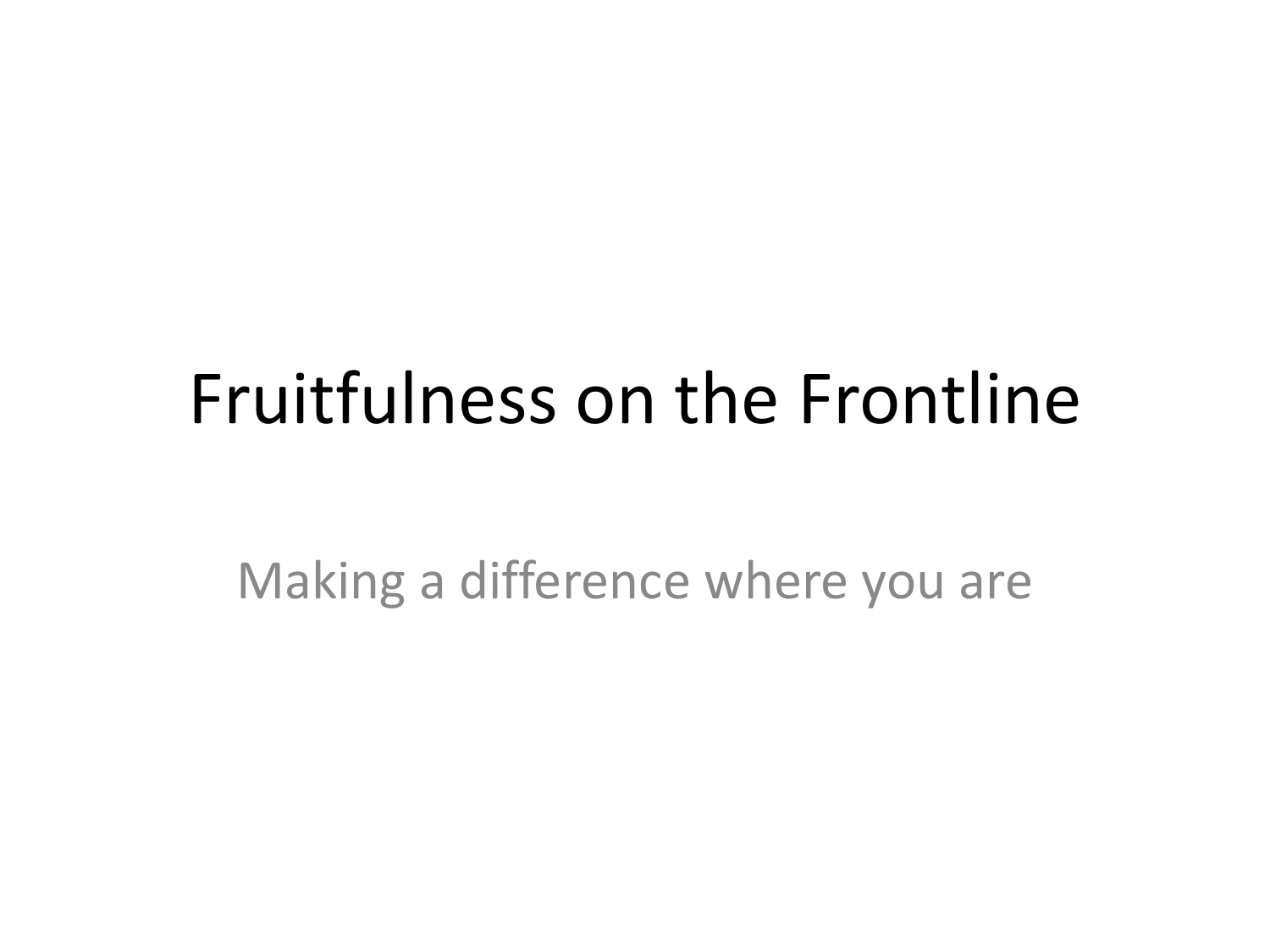# Godly Character Qualities

### **Spirit**

- Attentiveness
- Availability
- Compassion
- Deference
- Dependability
- Endurance
- Faith
- Flexibility
- Forgiveness

#### **Flesh**

- Unconcern
- Self-centred
- Indifference
- Rudeness
- Inconsistency
- Giving-up
- Presumption
- Resistance
- Rejection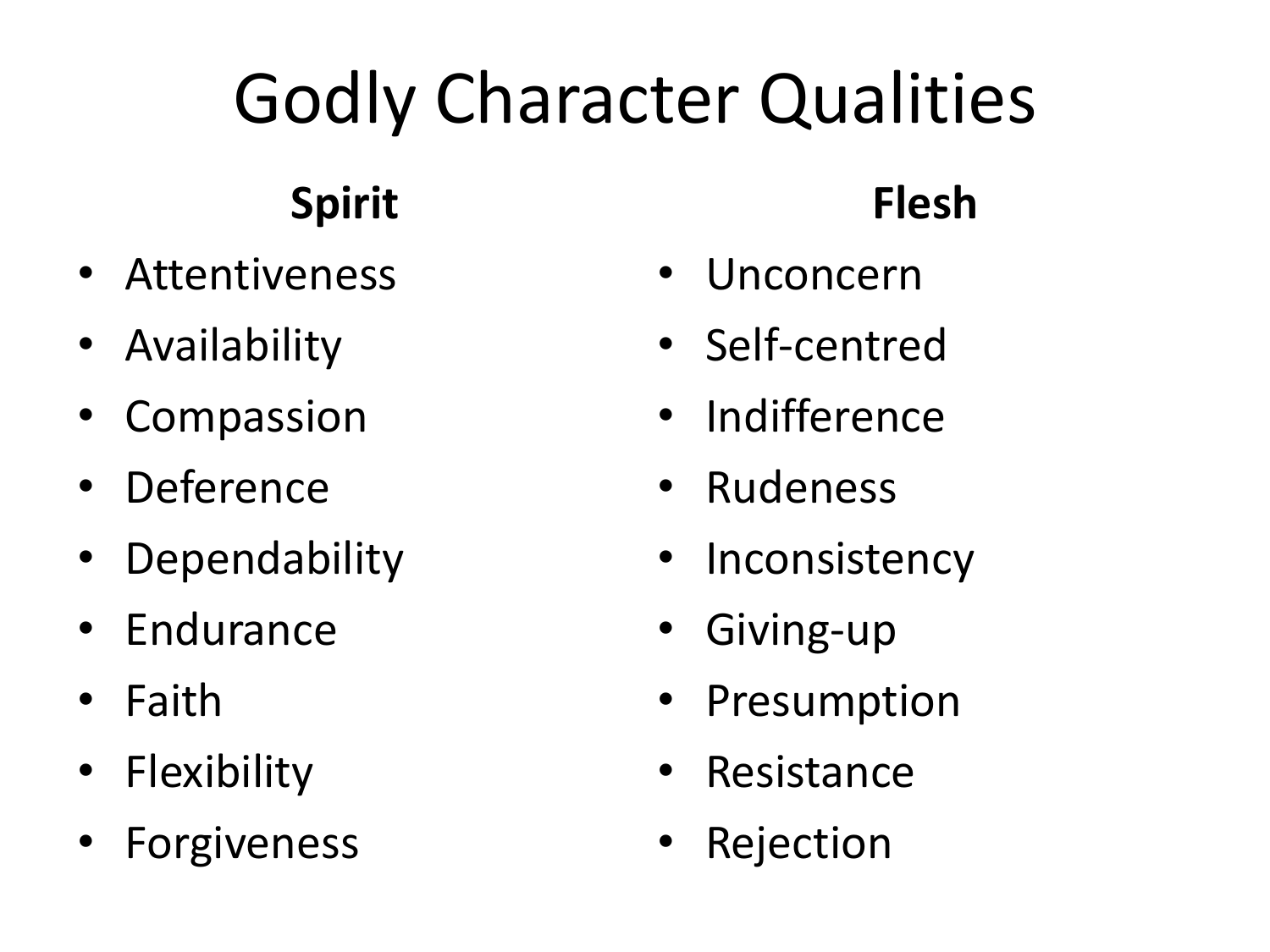### Godly Character Qualities

#### Spirit

- Generosity
- **Hospitality**
- Humility
- Love
- Patience
- Punctuality
- **Tolerance**
- Truthfulness
- Virtue
- Wisdom

#### Flesh

- **Stinginess**
- Loneliness
- Pride
- Selfishness
- Restlessness
- Tardiness
- Prejudice
- **Deception**
- Impurity
- Natural Inclinations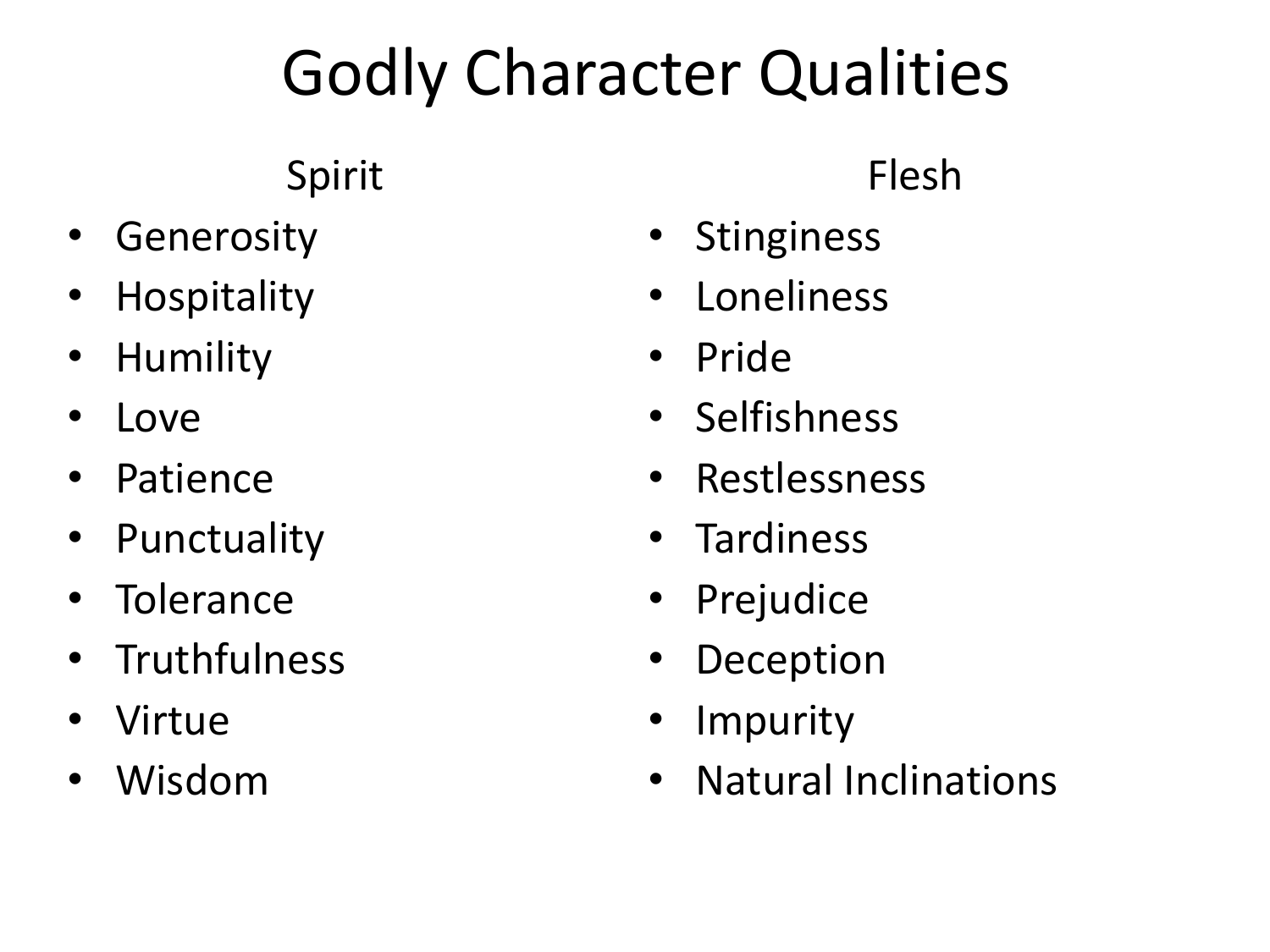### Galatians 5: 22-26

22 But the fruit of the Spirit is love, joy, peace, forbearance, kindness, goodness, faithfulness, 23 gentleness and self-control. Against such things there is no law. 24 Those who belong to Christ Jesus have crucified the flesh with its passions and desires. 25 Since we live by the Spirit, let us keep in step with the Spirit. 26 Let us not become conceited, provoking and envying each other.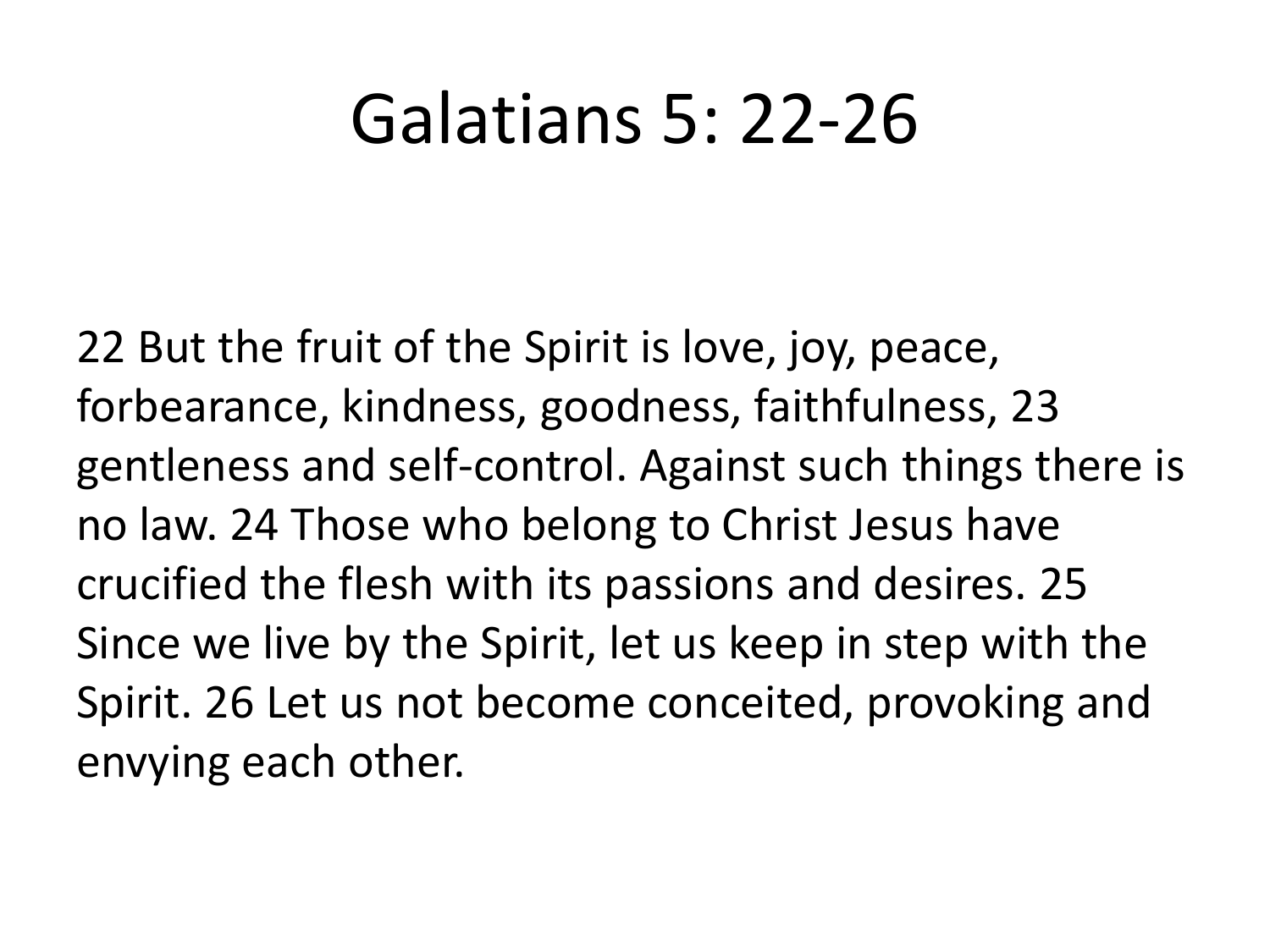## 1 Corinthians 13

4 Love is patient, love is kind. It does not envy, it does not boast, it is not proud. 5 It does not dishonour others, it is not self-seeking, it is not easily angered, it keeps no record of wrongs. 6 Love does not delight in evil but rejoices with the truth. 7 It always protects, always trusts, always hopes, always perseveres…………..

13 And now these three remain: faith, hope and love. But the greatest of these is love.